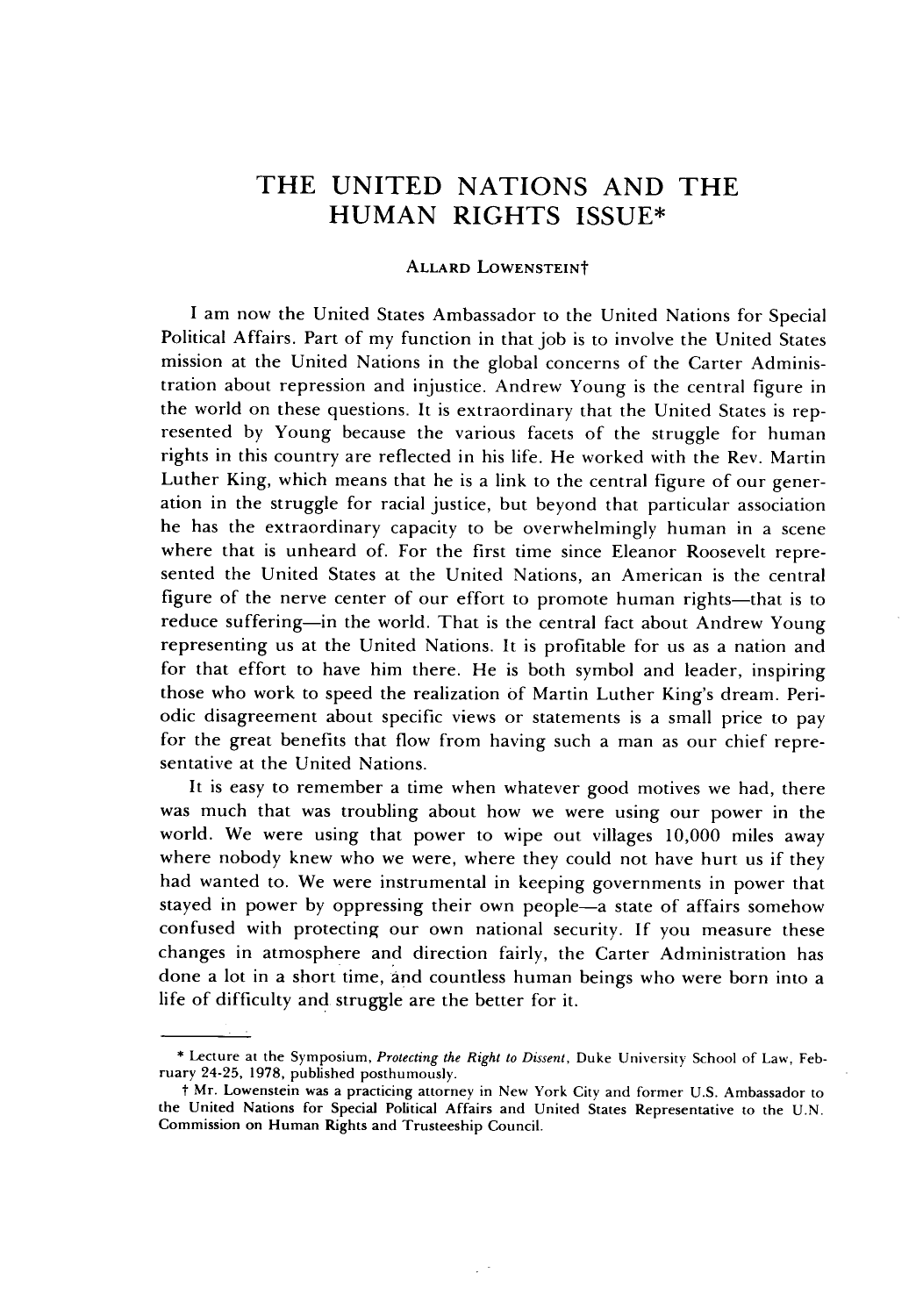It is a rare opportunity when the country with the greatest resources in the world, the greatest power, the greatest sense of what right is about, gives people the responsibility and power to try to do the things which we have always wanted to do and said that we cared about doing. It does not seem justifiable **to** me or even understandable that the communities most conscientious about these questions are least active and least concerned, are inclined to quibble and to argue.

I think we should be upset about the relationship with the Shah. I think we should be concerned about what we are doing about the Philippines. I think there is plenty of ground for public pressure on the U.S. government to do better things in many countries. The world has central questions that ought to be addressed. One of them, of course, is the right to dissent. I think one of them is the right of the planet to survive. One of [our] great paradoxes is that, for the first time since Cain killed Abel, we can now wipe out half the earth's population in five minutes; we must figure out a way to get past wars as an instrument to settle differences. That is a factor that I do not think most people have accepted yet. Certainly most military people have not. There is an extraordinary notion that war is still the way to continue foreign policy when you cannot figure out what else to do.

The limits imposed by the reality of weaponry and technology must be gestated into the kind of policy decisions that people make. What can you do about eastern Europe? What can you do about China? Not the same thing you could do if you think of war as a tactic that makes sense. We must devise a way to achieve human rights peacefully.

I think the Carter Administration, beginning with the President's remarks when he took office, is trying to undo the long, difficult period that we experienced under preceding presidencies. The President has made guidelines available to people who care about decreasing suffering wherever they may live, whatever the cost to tradition may be, and whatever the source of suffering. We are clear about where we stand and what we want to do. The President dispatches people around the world to talk about human rights. This is unprecedented. We go to these countries, whether it is Andrew Young, Pat Darian, Mark Schneider or [myself] and there is no question about why we are there or what we care about. There is no question that what we are saying to people in those countries has to do with decreasing suffering. We are not concerned with more effective armaments to stop another country from advancing or treaties to guard borders. We are concerned with what we will do cooperatively to make life less difficult for everyone.

Governments are not and should not be all-powerful. There are limits on what governments can do. Since so much suffering comes from governments, governments ought to be the source of some of the effort to change that suffering. That is what we are trying to achieve. In many places the change is measurable in the climate of a country. It is measurable because governments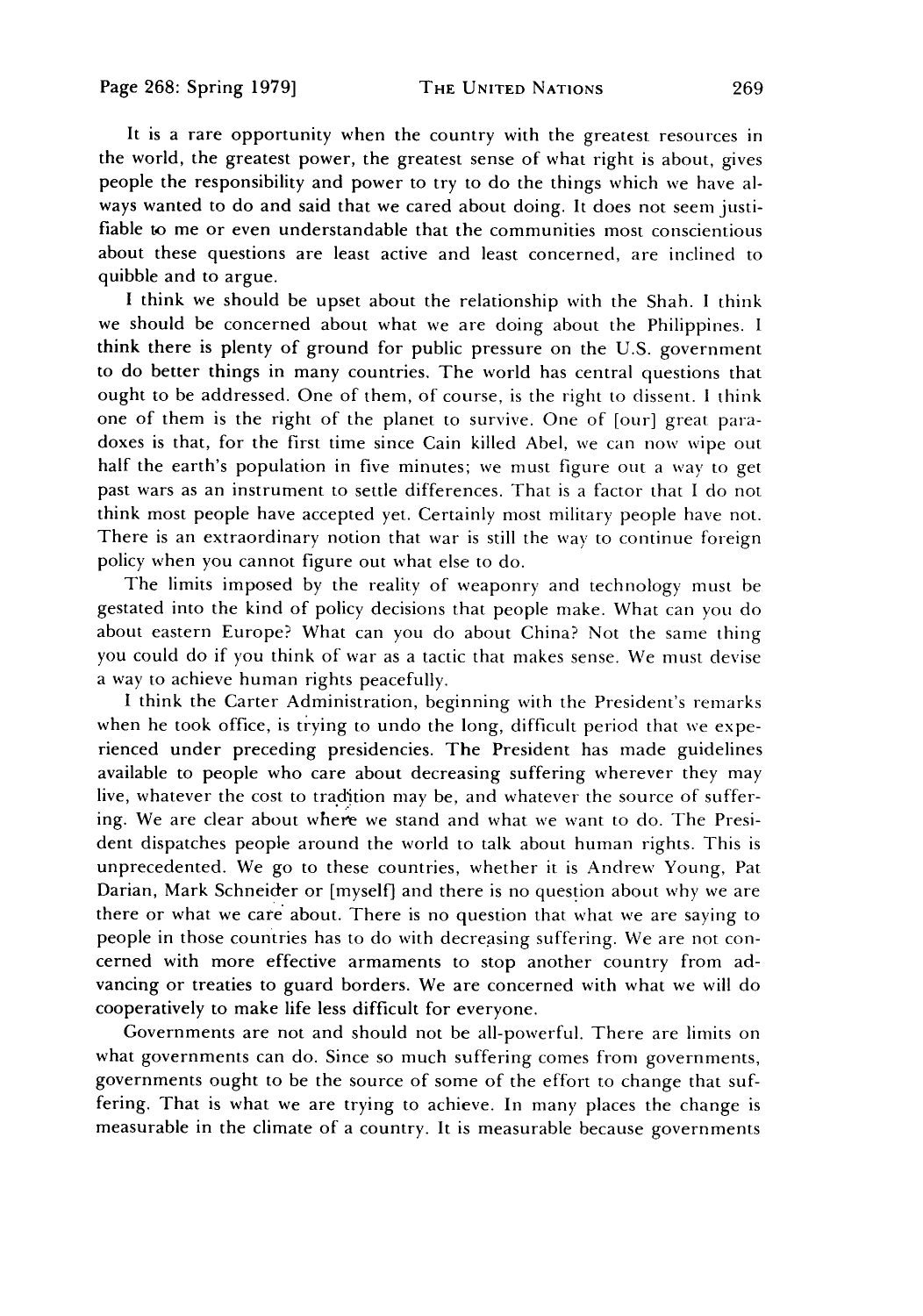have a different understanding now—the same governments that used to understand that if you want to make the United States happy (which governments do) you should be anticommunist, you should be repressive if you have dissent from the left, you should do things that are consistent with the wishes of the American government.

President Carter appointed me to be a representative at the Geneva human rights session. My instructions were, "to do what you think is right." I did not understand what a valuable piece of instruction that was or how unique it was. The first thing I did in Geneva was to talk, just talk; not recite the choreographs that were mailed out; not limit what I said to what had been approved by the committee.

If you talk, you run the risk of saying something wrong. You may be misinterpreted. If you make a mistake, you say so. It does not denigrate the value of your country. It simply means that you have enough sense to know that nobody is perfect, not even you. You proceed with the understanding that that is part of the process of dialogue. Everyone is accustomed to having everything read from prepared texts which are mimeographed and distributed; everybody knows exactly what is going to be said. If you talk without a prepared text, they listen.

The first thing I talked about in Geneva was what I considered the atrocious resolution on the Middle East concerning the Israelis being torturers, murderers and aggressors. I proposed a new text on human rights in the Middle East, showed it to the Arab countries and they did not want to talk about it. I moved that we delete the objectionable part of the resolution and proceed to the next part. The Syrian ambassador told me that Israel is an aggressor because of a General Assembly resolution that says that if you occupy a territory, you are an aggressor. It troubled me that, if that is the test, the United States, the United Kingdom, the Soviet Union, France and others who occupied any part of Germany, Italy or Japan after World War II are aggressors. It was not clear if that resolution meant that a country is an aggressor if they occupy territory before or after a peace treaty, in violation of that treaty. We lost the vote on my resolution. We did not expect to win it. What was fascinating about it was that, before we were through, an open discussion developed. The Egyptian ambassador, an estimable character, was involved.

In that session of the Human Rights Commission, we voted on human rights issues where you could not predict the outcome in advance. Countries did not vote predictably in blocks on questions where that had been the case in the past. If you vote in blocks, you do not discuss issues intelligently because it is polemicized. We talked about dissent in the Soviet Union; we insisted that we discuss the arrests of Orlov, Ginsberg and others who were monitoring the Helsinki Final Act. We had a new enthusiasm for voting from countries and delegates.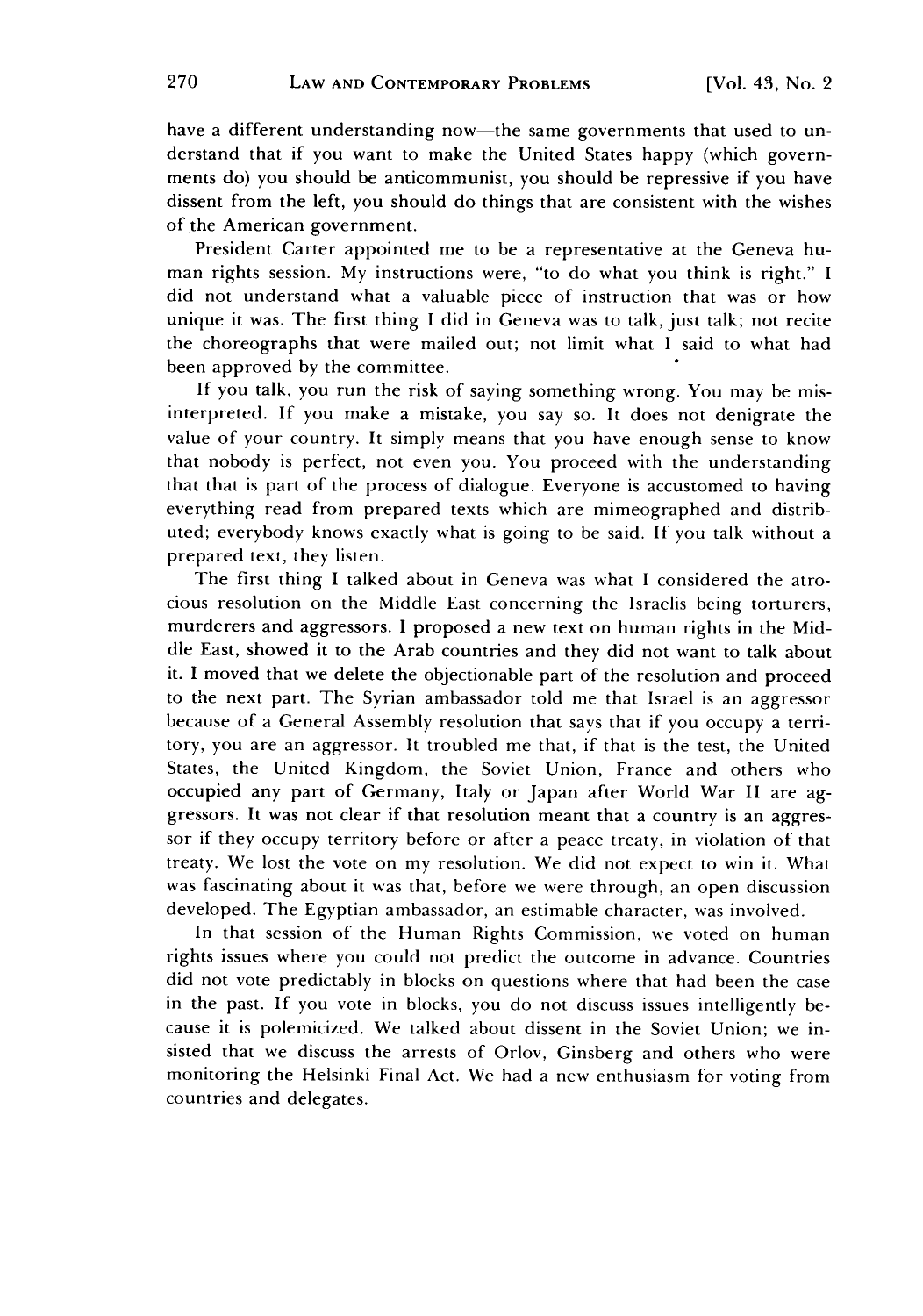The most extraordinary event in Geneva was not that we insisted on discussing the arrests of Orlov and Ginsberg, but that when the Russians made an effort to block that discussion, not a single developing country voted with them. I believe the reason that happened was that there was a sense in the Commission that something more than polemicized confrontation or tired repetitive rhetoric was involved. We were saying that we care universally about these questions and we want to talk about them. We want to talk about them wherever they may be a problem, including our own country.

At the Human Rights Commission I said that I represented the people that had given the world perhaps the most electrifying battle cry for human rights in all history: that all men are created equal, that they are endowed by their Creator with certain inalienable rights, among which are life, liberty and the pursuit of happiness. I said, "We gave that battlecry to the world while we had slavery." Any government that does not understand that it comes to this meeting with its bag of glories and promises, tragedies and hopes does not understand itself and cannot possibly participate usefully in a discussion about how we can help each other to solve the problems of human rights.

The U.N. president said that no government that ratified the U.N. Charter can ever insist that what it does with its own people is exclusively its own affair. If you cannot talk about human rights in a country, you cannot talk about human beings. That view prevails not just in the Soviet Union, but in the United States on the problems of people in southern Africa and Latin America. Every night in Geneva at 11:00 PM we had an open house for anybody who wanted to come and complain about the human rights problems. Those sessions were quite remarkable considering who came to talk to us: the people, the information, the suffering. Some governments did not like it when we met with people in exile from their country.

Some people think that the Carter Administration retreats on the issue of human rights in eastern European countries. I know that in Belgrade, Ambassador Goldberg not only insisted on discussing specific cases, but he insisted that that topic must be the major agenda item of the reviewing conference.

When I was in Poland, the President of that country had been involved in discussing the human rights problems. The Polish government informed me that it did not want me to speak to the Catholic Intellectual Club. This was not a revolutionary society trying to overthrow the government, this was an authorized Polish group. I told the government that I would speak to everyone on the schedule or no one. We had the meetings in Warsaw. I told the Catholic Intellectual Club that I was there in keeping with President Carter's promise that he would try to respond to the future needs of the Polish people. We had an extraordinary session discussing the complexity of human rights in Poland.

When people say there is a retreat from these concerns, what they are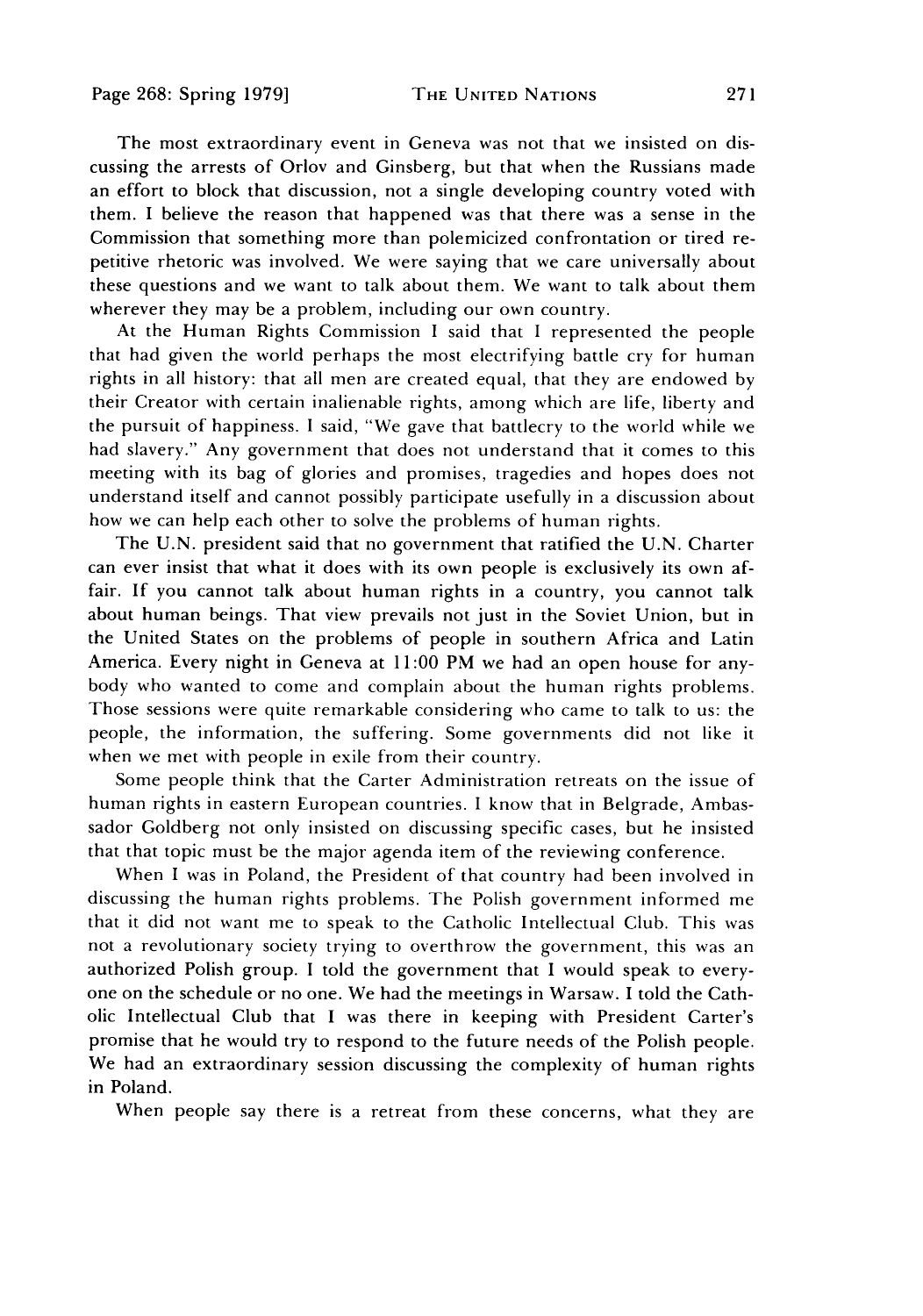doing is accepting the impressions created by what is considered major news. That is a proper part of democracy, but it is not a proper part of objective assessment. There has never been a U.S. ambassador who went to Poland and talked to groups that the Polish government considered objectionable. We have never had an ambassador to Belgrade who insisted on discussing human rights in the eastern countries over the objection of those countries.

The Argentine government protested that we were seeing terrible troublemakers, communists and Che Guevarra's grandmother. I was trying to think how to deal with this protest and this new arsenal of diplomatic weaponry that we had been given. I did not realize the impact it would have, but I knew we had a new weapon when they protested. I used it with the diplomatic skill that I had acquired. I declined a dinner invitation to the Argentine ambassador's residence. I said that I was not coming; that if the choice was talking to the Argentine government or the exiles, I would talk with the exiles. For three or four days it was a confrontation of will. Could the United States refuse dinner at the Argentine ambassador's house? What would happen? They invited me to lunch. We talked about los desaparecidos. I do not know if it decreased the number of people that disappeared in Argentina, but it certainly made clear our concern for real people who suffer in real places.

What we made clear in Geneva-and I think this is central to understanding what this conference is about-is that we do not sit as nationals, but as people. I remember when Zaran, the Russian ambassador in Geneva, got agitated when we discussed the arrests in the Soviet Union . . . that he announced we were ending détente, we were resuming the Cold War. It seemed to me that if we could sit in Geneva and start the Cold War again, the détente was rather fragile. I believed that we could survive the discussion of human rights in the Soviet Union and that detente would survive.

In the course of the argument about whether we could discuss Russian internal affairs, I found that the NAACP had brought a petition to the Human Rights Commission thirty years before claiming that American blacks had been discriminated against and segregated because of their race. The Soviet ambassador was very enthusiastic about investigating racism in the United States. He wanted a commission set up to investigate the Americans right away. I said that at the time the Soviet Union took that position, Mrs. Eleanor Roosevelt was the United States representative and Chairwoman of the Commission. Thirty years ago, Mrs. Roosevelt said that people anywhere in the world that feel their human rights have been violated need to have a place to go and get a hearing. If they come in the right procedure, the Human Rights Commision of the United Nations is the right place to come.

In thirty years since that time we have learned a great deal about our shortcomings. We have moved in the right direction concerning racial relations; we have a long way to go. One reason we have moved is that the world has focused on us. Talking about equal justice under the law, they want to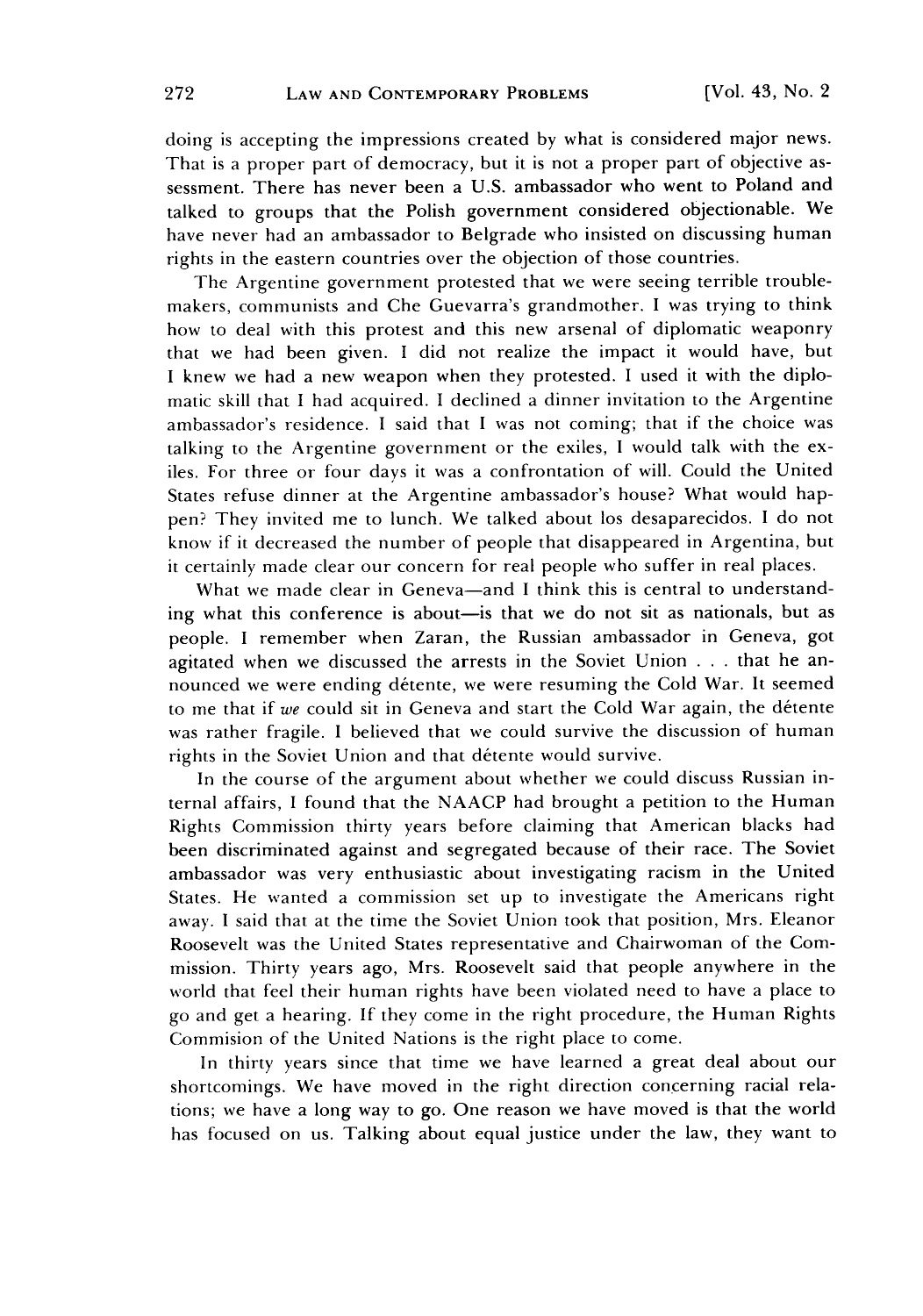know about the Wilmington Ten. Talk about any subject, and people will say, "Wait a minute. Here's what you say, what are you doing?" Thanks to external (and internal) pressure, we have progressed more than we would have otherwise..

I am trying to convey to this conference what seems to me to be a central fact of the moment. It is a unique moment at which, through a dozen imminent potential catastrophes, we could cease to exit as a planet. We must deal with that. It is a moment when we could waste the fragile and important sense of goodwill toward our country that has begun to develop again, and waste it because we do not understand the opportunity it represents. It is a moment in which the potential for human action across borders, across races, across regions, is higher than it has ever been in most places-southern Africa, the Middle East, Latin America.

I hope that in that sense of opportunity, that sense of potential, people do not relegate everything to government. What can the United States do about Uganda? We are not going back into the business of destabilizing countries or sending in troops when we do not like what they are doing. We have no ambassador there. We have no program of assistance to Uganda. People could do more. Why isn't there an organized boycott of Ugandan coffee by human beings who care about justice and equality? I do not understand the somnolence of the community in general on questions of compassion.

The progress in this community, the changes in our lifetime, for the better in some places, for the worse in others, indicate precisely how much we can influence events at the junctions where events are influenceable. We are at one of those junctions now, this lobotomized state of affairs where half your head knows that the world may end in thirty years and the other half acts like everything is the same because no one sees that they have any responsibility. That has to be dealt with as part of the effort to relate usefully to the world as it is. Central to that is the issue of how to decrease human suffering. If we do not deal with that problem with the breakthroughs that we have, those breakthroughs could turn and destroy us.

I will finish by resurrecting a statement that was uttered almost ten years ago about the things that I have talked about. On the day of the murder of Martin Luther King, Robert Kennedy talked about violence and said this:

There's another kind of violence, slower but just as deadly. Destructive as the shot or the bomb in the night. [T]hat is the violence of institutions-indifference and inaction and slow decay. This is the violence that afflicts the poor and that poisons relations between men because their skin is different colors. This is the slow destruction of a child by hunger in schools without books and homes without heat in the winter, until we learn at last to look at our brothers as aliens, men with whom we share a city but not a community, men bound to us in common dwelling but not in common effort. And then we learn to share only a common fear, only a common desire to retreat from each other, only a common impulse to meet disagreement with force. What we need is not division or hatred or violence or lawlessness but love and wisdom and compassion